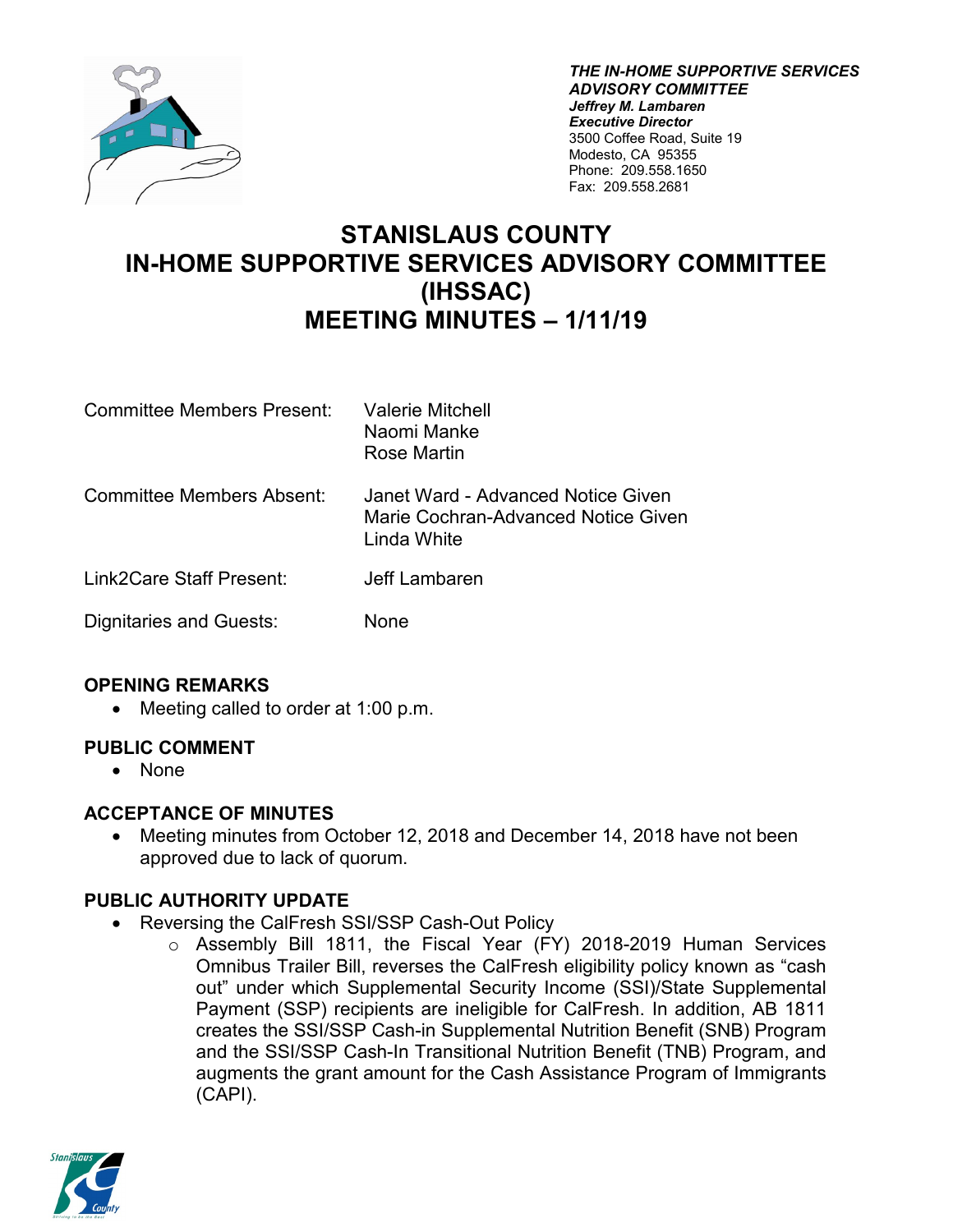- o Beginning Summer of 2019, individuals receiving or authorized to receive SSI/SSP are eligible for CalFresh, provided all other eligibility criteria are met. Additionally, at that time, current CalFresh households negatively affected by the policy change may be eligible for SNB and TNB Program benefits.
- $\circ$  There will be a Webinar Series to learn more about this policy change and review policies that affect households with elderly members and/or people with disabilities. Find more information by visiting the reversal of the CalFresh SSI/SSP cash-out policy webpage at [www.cdss.ca.gov/CalFreshSSI](http://www.cdss.ca.gov/CalFreshSSI)
	- Workgroups are getting together to work through the policy-basically the idea is no IHSS recipient will be harmed.

## **BUDGET UPDATE**

- Governor's Budget Summary 2019-20 increasing funding for In-Home Supportive Services
	- o The Budget includes \$12.7 billion (\$4.3 billion General Fund) for the IHSS program in 2019-20, a 15.2-percent increase in General Fund costs over the revised 2018-19 level.
	- o Restoration of the 7-Percent Across-the-Board Service Hours Reduction- Due to the enactment of the managed care organization tax. Under current law, the managed care organization tax will expire on July 1, 2019. While the Budget does not assume an extension of the tax, it does propose to restore the 7 percent reduction effective July 1, 2019.
	- o Revised County IHSS Maintenance-of-Effort-The Budget proposes to adjust the IHSS MOE inflation factor, redirect 1991 Realignment back to county indigent health and mental health services, and reduce counties' IHSS MOE to \$1.56 billion, thereby increasing General Fund costs by \$241.7 million in 2019-20.
	- o IHSS County Administration-The Budget includes an ongoing increase of \$15.4 million General Fund for IHSS county administration to reflect revised benefit rate assumptions, for a total of \$326 million General Fund for IHSS county administration.
	- $\circ$  Electronic Visit Verification- The State needs to be in compliance by January 1, 2023. To comply with federal law, the Budget includes \$34.9 million (\$5.3 million General Fund) to implement an electronic visit verification solution and enhancements to the Case Management, Information and Payrolling System for personal care services.

### **NEXT YEAR'S MEETING SCHEDULE**

• IHSSAC Meeting Schedule for 2019 was presented, due to lack of a quorum the proposed schedule will be re-submitted at the February 2019 meeting for approval.

### **MEMBERSHIP UPDATE**

- Janet Ward, Rose Martine, Naomi Manke, and Linda White were reappointed to the Advisory Committee the term will be through December 31, 2020.
- Will need to elect a new Chair and Co-Chair. Don Bak was our Chair and Janet Ward was our Co-Chair. Will bring back at the February 2019 meeting.
- New members are needed -Jeff still has a list of individuals and will reach out. Will continue to work on membership.